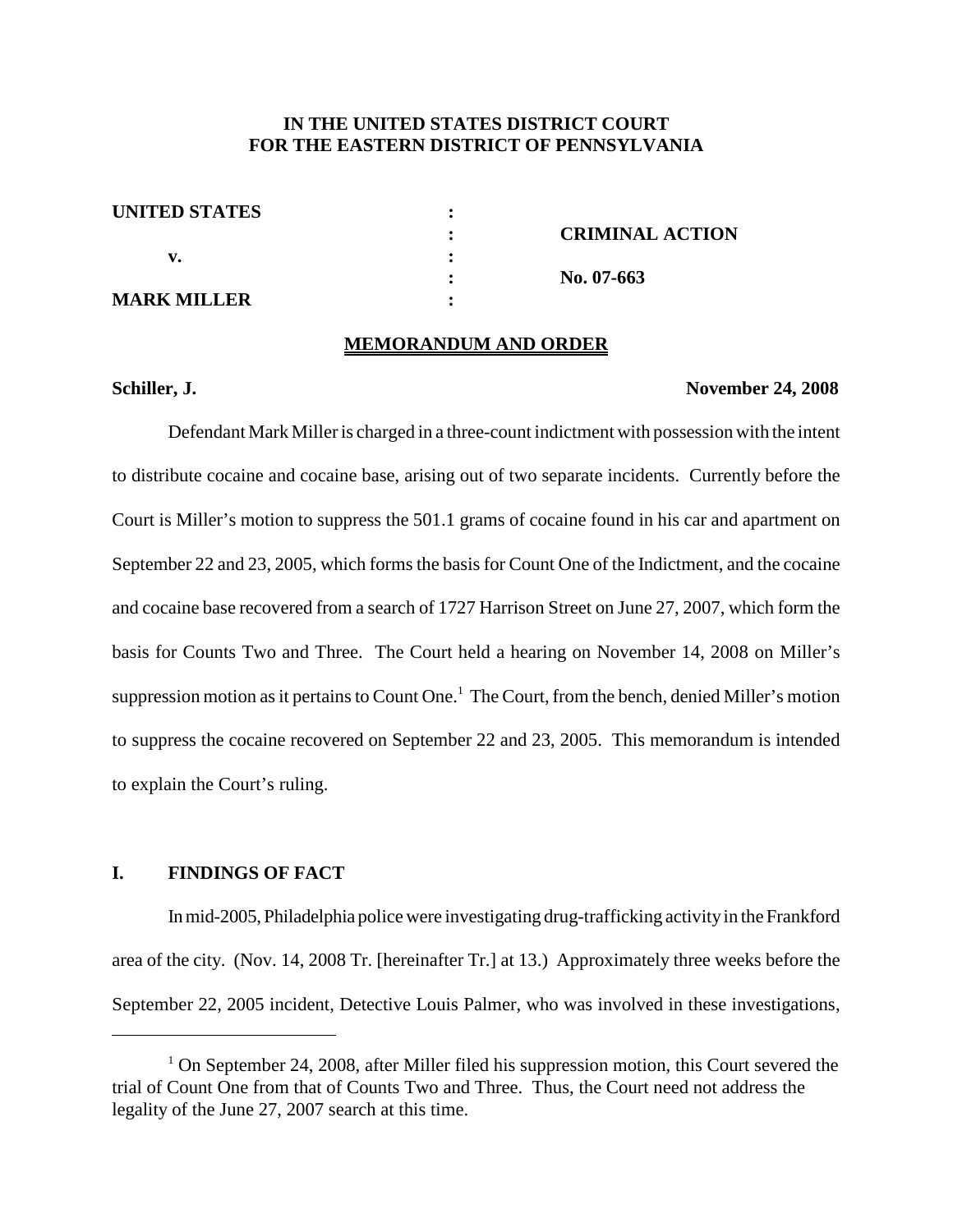learned from two confidential informants, whom he met with in-person, that Mark Miller was supplying cocaine in the Frankford area. (Tr. at 7, 15.) Detective Palmer had used one of these sources for over a year and the other for about a month and found them both to be reliable as their tips had resulted in large seizures of cocaine, crack-cocaine, and money. (Tr. at 8.) One of the sources provided general information about Miller's drug-related activities in the Frankford area, while the other stated that he had previously purchased cocaine directly from Miller. (Tr. at 15, 17-19.) Additionally, one of the informantsidentified Miller from a picture Detective Palmer found on the police department's photo-imaging system. <sup>2</sup> (Tr. at 16-17, 22-23.) Detective Palmer unsuccessfully attempted to set up a controlled purchase. (Tr. at 16.)

On September 22, 2005, Detective Palmer met in-person with a third confidential informant, whom he had not previously used. (Tr. at 8, 12.) The informant demonstrated specific knowledge of drug activity in Frankford. (Tr. at 13.) He told Detective Palmer that: (1) Miller was living at 8529 Rising Sun Avenue, at the Timber Cove Apartments, Apartment 186; (2) Miller often drove a gold Chevy Malibu or a Chevy Impala; (3) Miller dealt in "weight," meaning large quantities of cocaine; and (4) Miller would be delivering cocaine to the "far northeast part" of Philadelphia that day between 8:30 p.m. and 12:00 a.m. (Tr. at 8-9; Gov't's Ex. 1 [Search Warrant].) The informant also stated that he could purchase cocaine from Miller and that Miller was part of the "Vinny Cruz" organization. (Tr. at 14.)

Based on the informant's tip, police officers set up surveillance at the Timber Cove Apartments — they were on the lookout for a black male operating a car matching the informant's

 $2$  This photograph was not shown to the officers who were investigating Miller on September 22, 2005. (Tr. at 37-38.)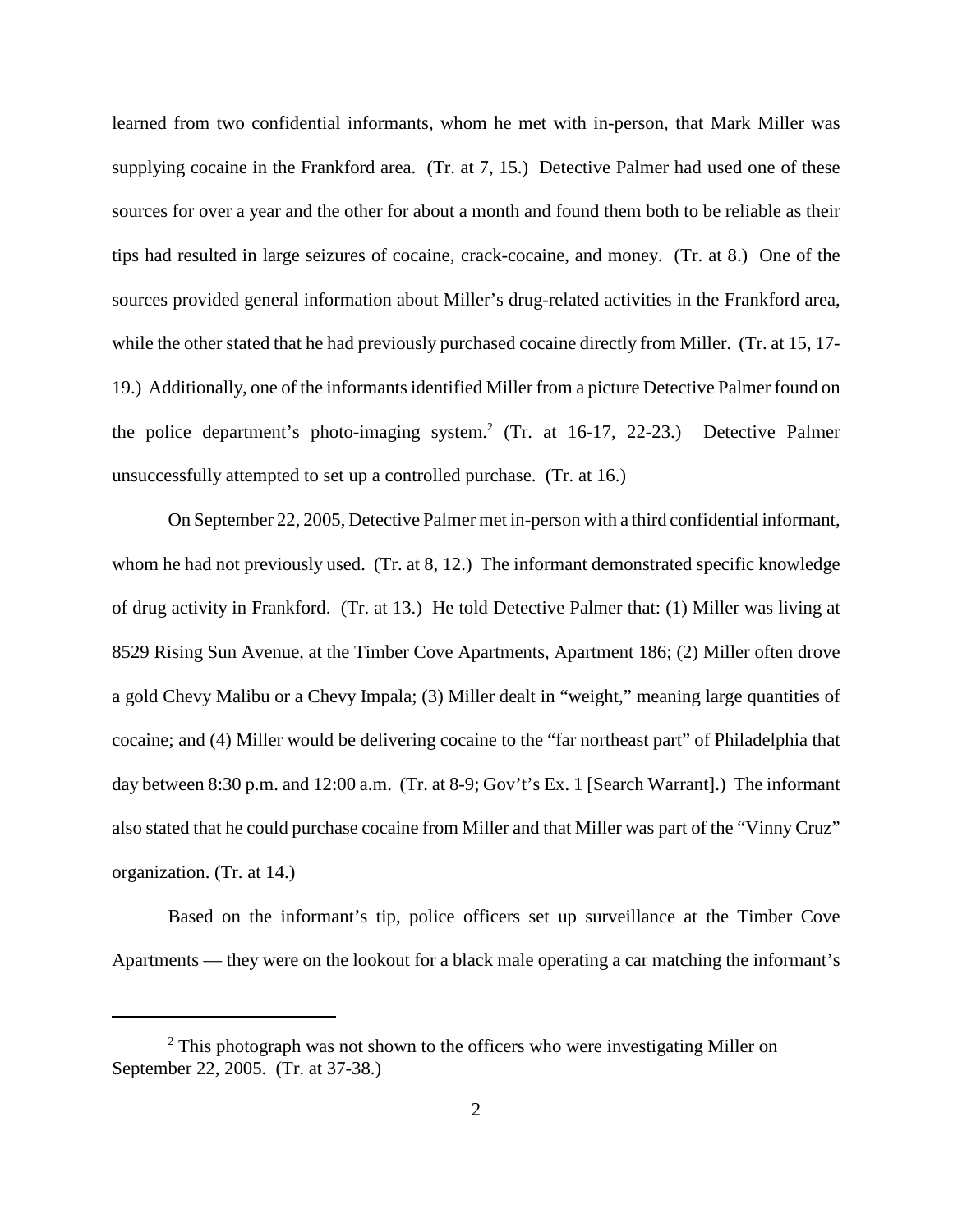description. (Tr. at 27.) At some point after 10:00 p.m., Officer Bradford Mitchell, who was in an unmarked car across from Apartment 186, observed Miller driving a gold Chevy. (Tr. at 28-29, 37; Search Warrant.) Officer Mitchell was approximately forty or forty-five feet from the apartment; although it was late at night, the lighting was good. (Tr. at 28-29.) Miller pulled into the Timber Cove Apartments, parked near Apartment 186, and used a key to enter that apartment. (Tr. at 29.) A few minutes later, Officer Mitchell observed Miller exit Apartment 186 carrying a white object the size of a fist, which Miller was not carrying when he entered the apartment. (Tr. at 29-30.) Miller subsequently got into the gold Chevy and drove out of the apartment complex. (Tr. at 30-31.)

While maintaining contact with other officersinvolved in the investigation, Officer Mitchell followed Miller's car north on Rising Sun Avenue and up Verree Road. (Tr. at 10, 31.) As Miller was about to head east onto Rhawn Street, he was surrounded by several police cars, at least one of which was marked and had its lights flashing, and told that he was under arrest.<sup>3</sup> (Tr. at 11, 31-32, 44, 42, 53.) Eleven officers, some in uniform and some in plain clothes, were present for the stop and several of them exited their cars to approach Miller's car. (Tr. at 32, 36-37, 51, 53.) Officer Mitchell, who wasthen positioned along the passengerside of Miller's vehicle, observed Miller toss a newspaper onto the passenger seat. (Tr. at 32, 41.) Mitchell then observed a sandwich bag containing a chunky white substance protruding from the newspaper. (Tr. at 33.) Based on his experience, Officer Mitchell believed this substance to be cocaine. (Tr. 26-27, 32-33.)

Although Miller was boxed in by the police cars, he attempted to escape from the police in his vehicle. (Tr. at 43, 51.) Accordingly, Officer Sean Carey smashed his hand through Miller's

<sup>&</sup>lt;sup>3</sup> The officers who testified at the suppression hearing could not recall whether any of the officers involved that evening had their guns drawn. (Tr. at 24, 42.)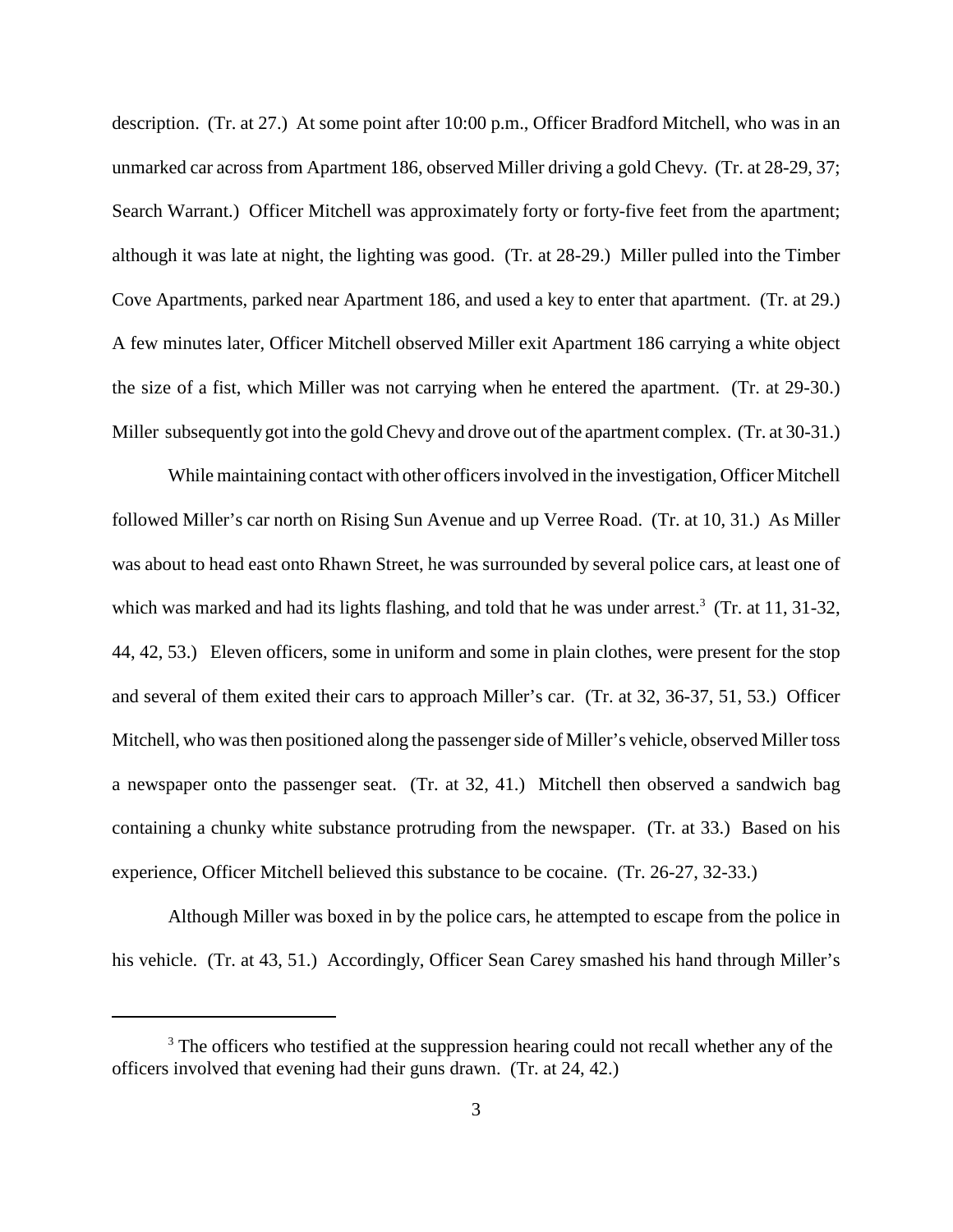driver's side window and another officer pulled Miller out of the vehicle through the window. (Tr. at 43, 52.) Additionally, the officers seized the substance on the passenger's seat. Officer Mitchell then told the other officers that this substance was the same substance he saw Miller carrying earlier. (Tr. at 34.) The substance in the bag field-tested positive for cocaine. (Search Warrant.)

The officers recovered a key to 8529 Rising Sun Avenue, Apartment 186, from Miller. While the police were waiting for a search warrant for Miller's apartment to issue, Mitchell and approximately five other officers entered Miller's apartment. (Tr. at 46.) The officers announced themselves and performed a five-minute walk through of the apartment to determine whether anyone else was there, so as to prevent the destruction of any evidence prior to obtaining the search warrant. (Tr. at 34, 47, 57.) They did not search the apartment for drugs at that time nor did they observe or seize any evidence of drug-related activity. (Tr. at 34, 47-48, 57.) After securing the apartment, the officers waited in the living room until the search warrant issued. (Tr. at 57.)

In the early morning hours of September 23, 2005, the officers obtained and executed a search warrant for the apartment based on the information obtained from the confidential informant, the officers' observations of Miller that evening, and the narcotics recovered from Miller's car. (Search Warrant.) Officer Mitchell confiscated a spoon and a pot from under the sink, both of which were covered in a dry, off-white substance he believed to be cocaine residue. (Tr. at 35-36.) Officer Jeffrey Walker, who also participated in the search of the apartment, recovered a plastic bag from a bedroom closet. (Tr. at 58.) Inside the plastic bag were three knotted sandwich bags, each holding numerous white chunks. (Tr. at 58-59.) The substances in the plastic bags were tested by the police laboratory and found to contain cocaine.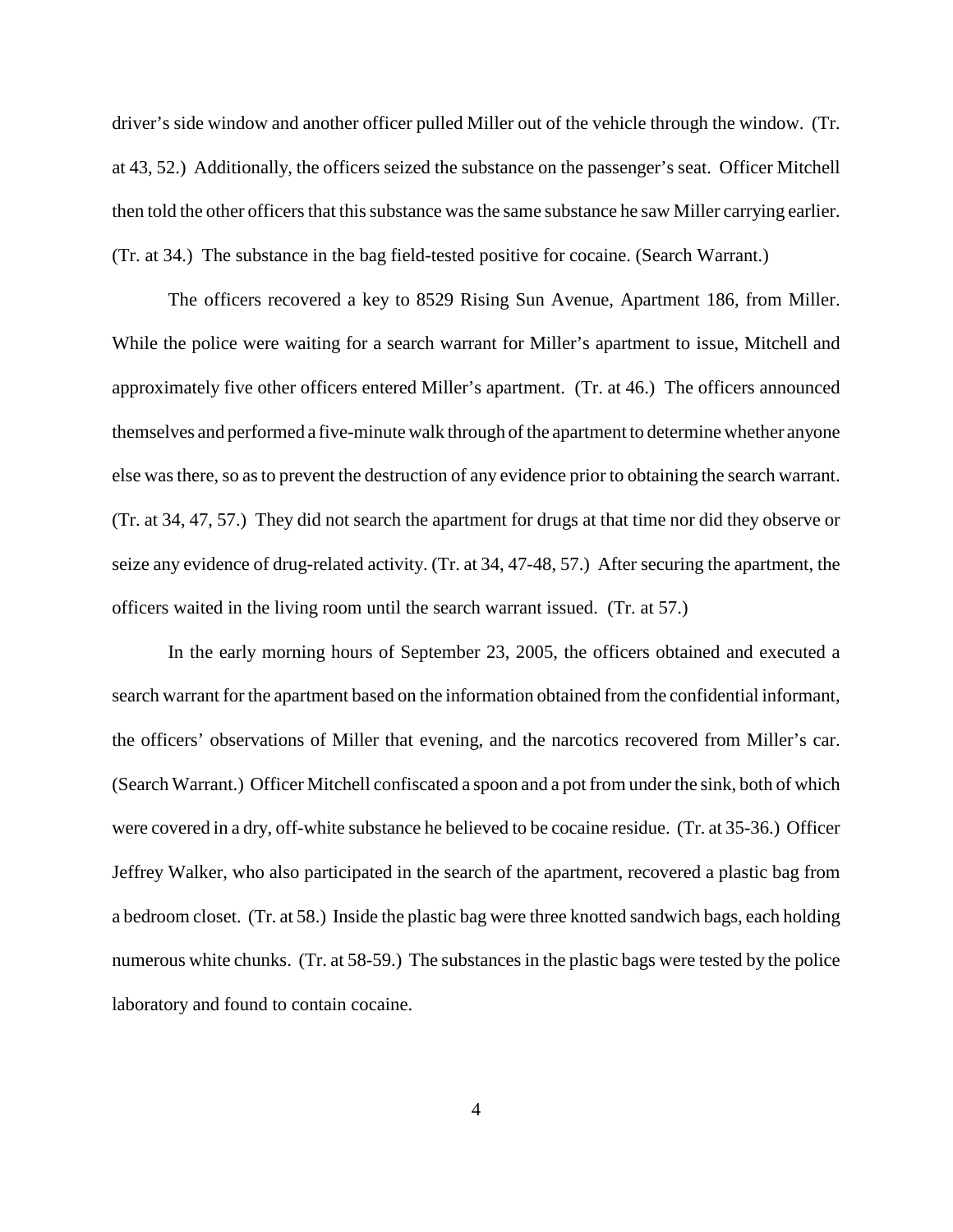### **II. CONCLUSIONS OF LAW**

The movant bears the burden of proving, by a preponderance of the evidence, that the evidence in question should be suppressed. *United States v. Johnson*, 63 F.3d 242, 245 (3d Cir. 1995); *United States v. Fleet Mgmt., Ltd.*, 521 F. Supp. 2d 436, 441 (E.D. Pa. 2007). If, however, the defendant establishes that the police conducted a warrantless search the burden shifts to the government to show that the search was reasonable. *Johnson*, 63 F.3d at 245.

#### **A. The stop of Miller was an arrest**

Miller contends that the cocaine found in his car should be suppressed because the police neither had probable cause nor reasonable suspicion to arrest him. The Government contends that the officers had reasonable suspicion to stop Miller and that they developed probable cause to arrest him upon seeing the cocaine in the car and when Miller attempted to flee. Accordingly, as a preliminarymatter, theCourt must determine whether Miller was under arrest at the time the officers stopped his car or was instead subject to an investigatory stop.

The Fourth Amendment protects individuals from "unreasonable searches and seizures." U.S.CONST. amend. IV. In general, "every arrest, and every seizure having the formal attributes of a formal arrest is unreasonable unlessit issupported by probable cause." *Michigan v. Summers*, 452 U.S. 692, 700 (1981). Pursuant to *Terry v. Ohio*, 392 U.S. 1 (1968), and its progeny, however, "an officer may, consistent with the Fourth Amendment, conduct a brief, investigatory stop when the officer has a reasonable, articulable suspicion that criminal activity is afoot." *Illinois v. Wardlow*, 528 U.S. 119, 123 (2000). In determining whether an investigatory stop has risen to the level of an arrest, "the reasonableness of the intrusion is the touchstone, balancing the need of law enforcement officials against the burden on the affected citizens and considering the relation of the policeman's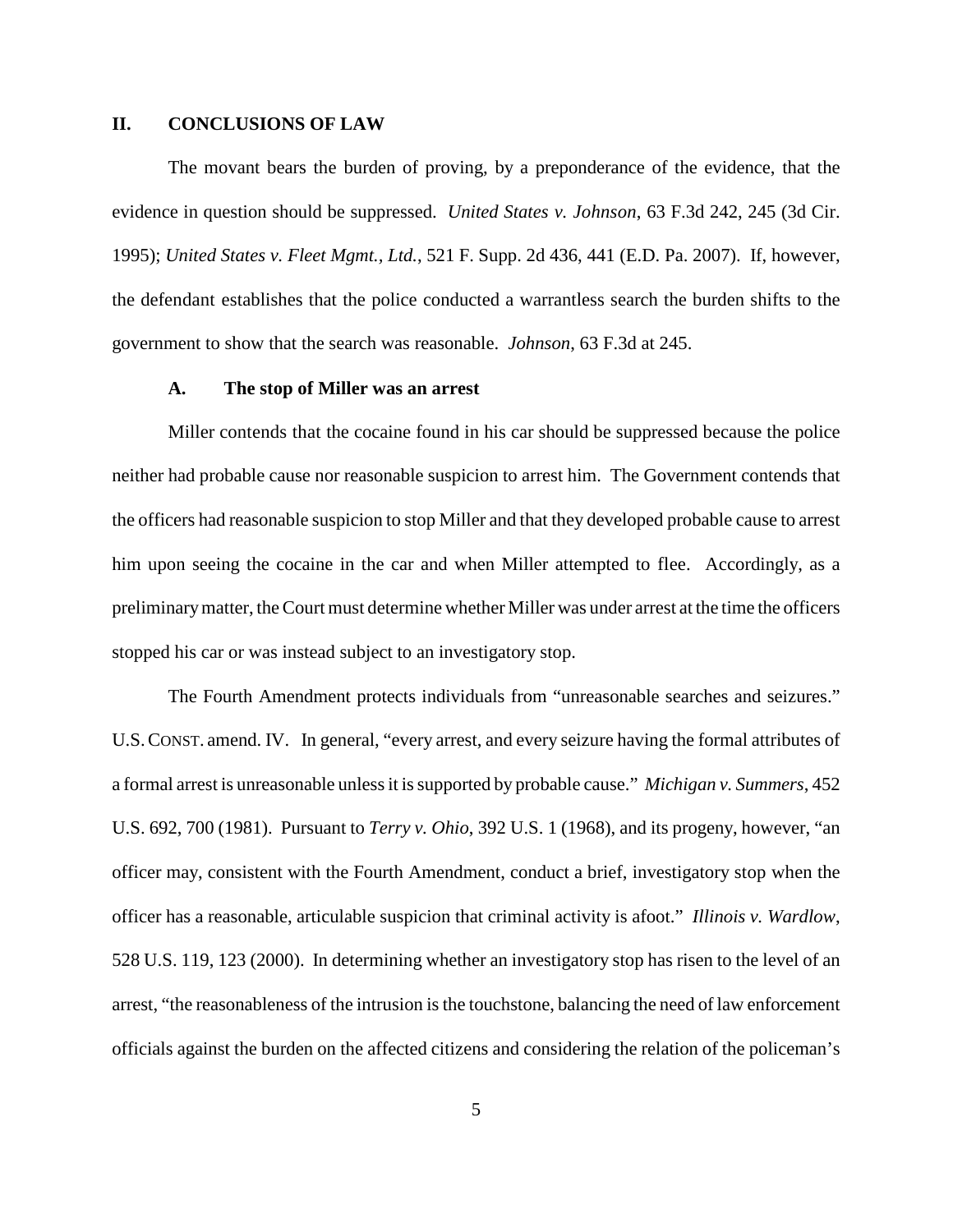actions to his reason for stopping the suspect." *Baker v. Monroe Twp.*, 50 F.3d 1186, 1192 (3d Cir. 1995). The factors considered in assessing whether a stop risesto the level of an arrest include: "the number of officers and police cars involved, the nature of the crime and whether there is reason to believe the suspect might be armed, the strength of the officers' articulable, objective suspicions, the erratic behavior of or suspicious movements by the persons under observation, and the lack of opportunity for them to have made the stop in less threatening circumstances." *United States v. Jones*, 759 F.2d 633, 639-40 (8th Cir. 1985) (footnote omitted). A court should consider these and any other relevant factors in light of the totality of the circumstances. *United States v. Edwards*, 53 F.3d 616, 620 (3d Cir. 1995).

Here, Miller was surrounded by several police cars containing approximately eleven officers, ordered to get out of the car, and informed that he was "under arrest." Blocking Miller's vehicle to prevent him from escaping, which Miller in fact tried to do, does not on its own constitute an arrest. *Edwards*, 53 F.3d at 619 (no arrest where two police cars boxed in defendant's car and officer approached with hand on revolver). But here, the officers yelled to Miller that he was "under arrest," a clear indication that the stop was a formal arrest. *Compare United States v. Blackmun*, 66 F.3d 1572, 1577 n.4 (11th Cir. 1995) (initial detention of defendant was *Terry* stop where "[n]o one contend[ed] that, before defendants came out [of the apartment], FBI agents ever told defendants that they were under arrest"); *United States v. Oates*, 560 F.2d 45, 57 (2d Cir. 1977) (stop not arrest because, among other things, officers "did not represent in any way that their detainees were being placed under arrest"). Accordingly, the totality of the circumstances — the officer's statement to Miller that he was under arrest, the large number of police on the scene, and the use of police cars to restrain Miller's ability to leave— indicate that when the police stopped Miller, they arrested him.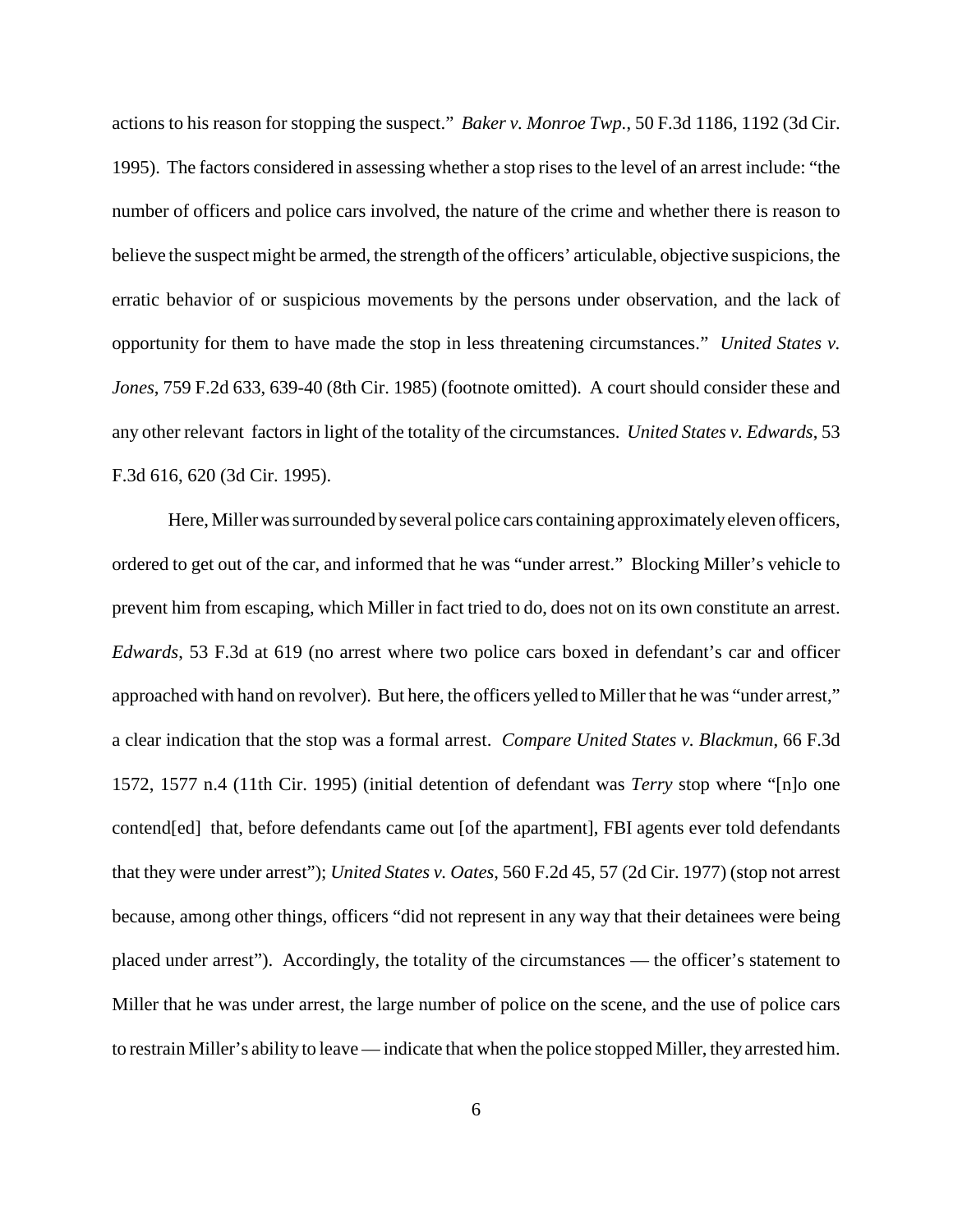#### **B. The officers had probable cause to arrest Miller**

To satisfy the Fourth Amendment, a warrantless arrest must be based on probable cause that a crime has been or is being committed. *Devenpeck v. Alford*, 543 U.S. 146, 152 (2004); *see also United States v. Stubbs*, 281 U.S. 109, 122 (3d Cir. 2002). "Whether probable cause exists depends upon the reasonable conclusion to be drawn from the facts known to the arresting officer at the time of the arrest." *Devenpeck*, 543 U.S. at 152; *see also United States v. McGlory*, 968 F.2d 309, 342 (3d Cir. 1992). Probable cause should be evaluated based on the "totality of the circumstances" with reference to "the factual and practical considerations of everyday life on which reasonable and prudent men, not legal technicians, act." *Illinois v. Gates*, 462 U.S. 213, 230-31 (1983). It "requires only a probability or substantial chance of criminal activity, not an actual showing of such activity." *Id.* 245 n.13. Furthermore, "where an automobile is involved, exigent circumstances exist that overcome the general warrant requirement due to the automobile's 'ready mobility.'" *Stubbs*, 281 F.3d at 122.

Here, the police had probable cause to arrest Miller.<sup>4</sup> Two known, reliable sources had informed them in face-to-face meetings that Miller was dealing cocaine. At least one of these informants had purchased cocaine from Miller in the past. Although the police had not previously used the confidential informant who supplied information on September 22, 2005, the informant supplied information that corroborated the tips from the other informants and police observations corroborated his information. After receiving this new informant's tip the police observed Defendant in the same car identified by the informant and coming and going from the apartment identified by

<sup>4</sup> Since reasonable suspicion is a less demanding standard than probable cause, *Wardlow*, 528 U.S. at 123, the officers also had reasonable suspicion to stop Miller's car that evening.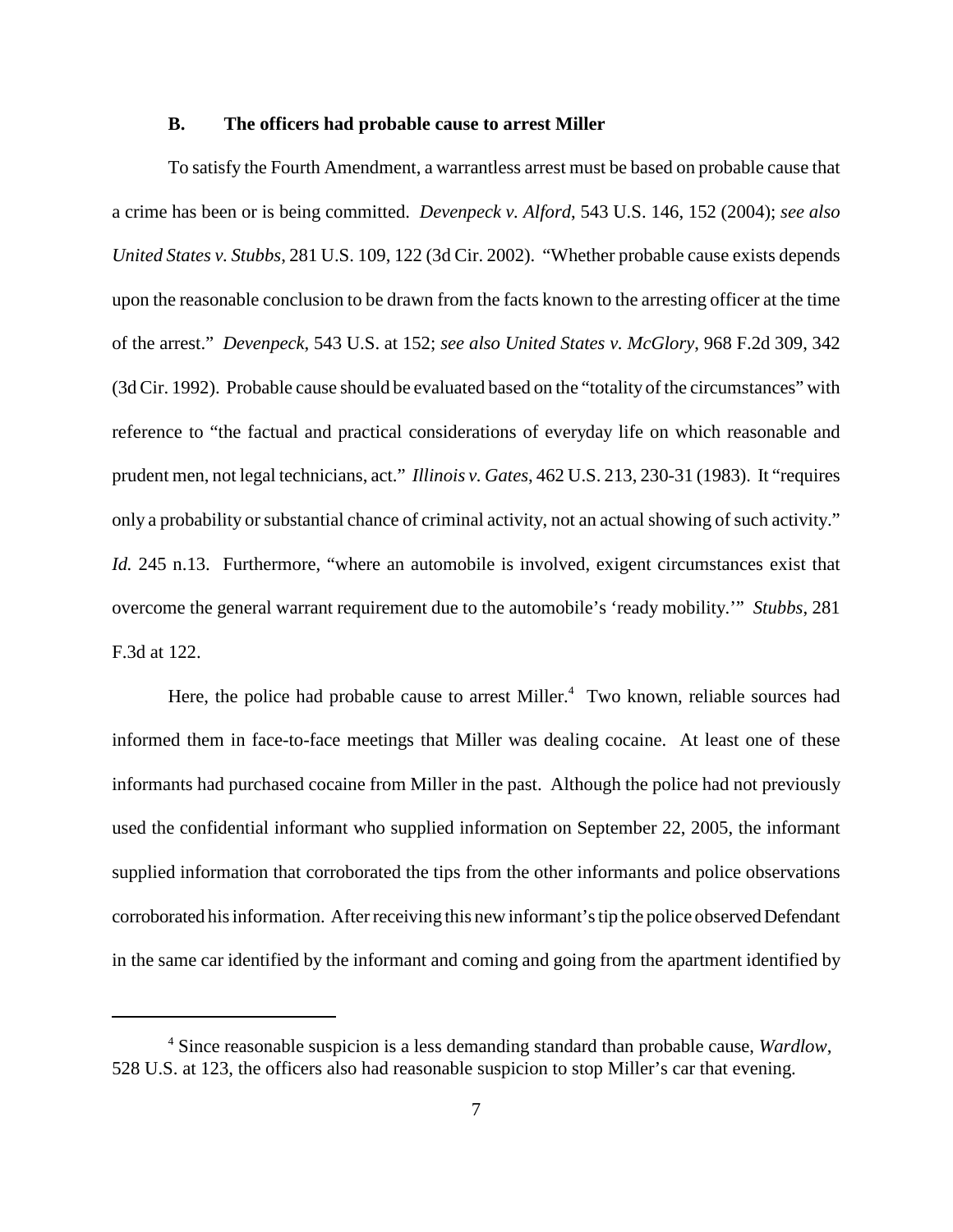the informant. More importantly, the police observed Miller leaving his apartment with a white substance some time between 10:00 and 10:30 p.m., which corroborated the specific information they received from the informant as to the time Miller would be selling cocaine that evening. Although Officer Mitchell did not testify that he believed the white substance Miller was carrying out of the apartment to be cocaine, the white object certainly fit the description of cocaine. Combined with the informant's tip, this fact was sufficient to transform what might otherwise appear to be innocuous activity into likely criminal behavior. *See United States v. Benedict*, 389 F. Supp. 2d 136, 142 (D.N.H. 2005) ("'[C]orroboration of apparently innocent activity can establish the reliability of the informant because the activitymight come to appearsuspiciousin light of the initial tip.") (quoting *United States v. Greenberg*, 410 F.3d 63, 69 (1st Cir. 2005) (alterationsin original)). Furthermore, the direction in which Miller was traveling was consistent with the informant's prediction that he would be supplying cocaine to the far northeast part of Philadelphia. In combination, these facts gave rise to the reasonable belief that Miller was en route to a drug-related transaction. Accordingly, the police had probable cause to arrest Miller when they stopped his car. *See United States v. Miller*, 925 F.2d 695 (4th Cir. 1991) (officer had probable cause to arrest defendant based on tip from previously unknown informant and his own observations, which corroborated the informant's predictions); *United States v. Rosario Vazques*, 2003-53, 2004 WL 50848 (D.V.I. Jan. 6, 2004) (informant'stip plus officers' corroboration established probable cause for arrest).

Once Officer Mitchell saw a white substance, which he believed to be cocaine, protruding from the newspaper on the passenger'sseat, the officers had probable cause to seize the cocaine and further evidence in support of probable cause to arrest Miller. The evidence of criminal activity —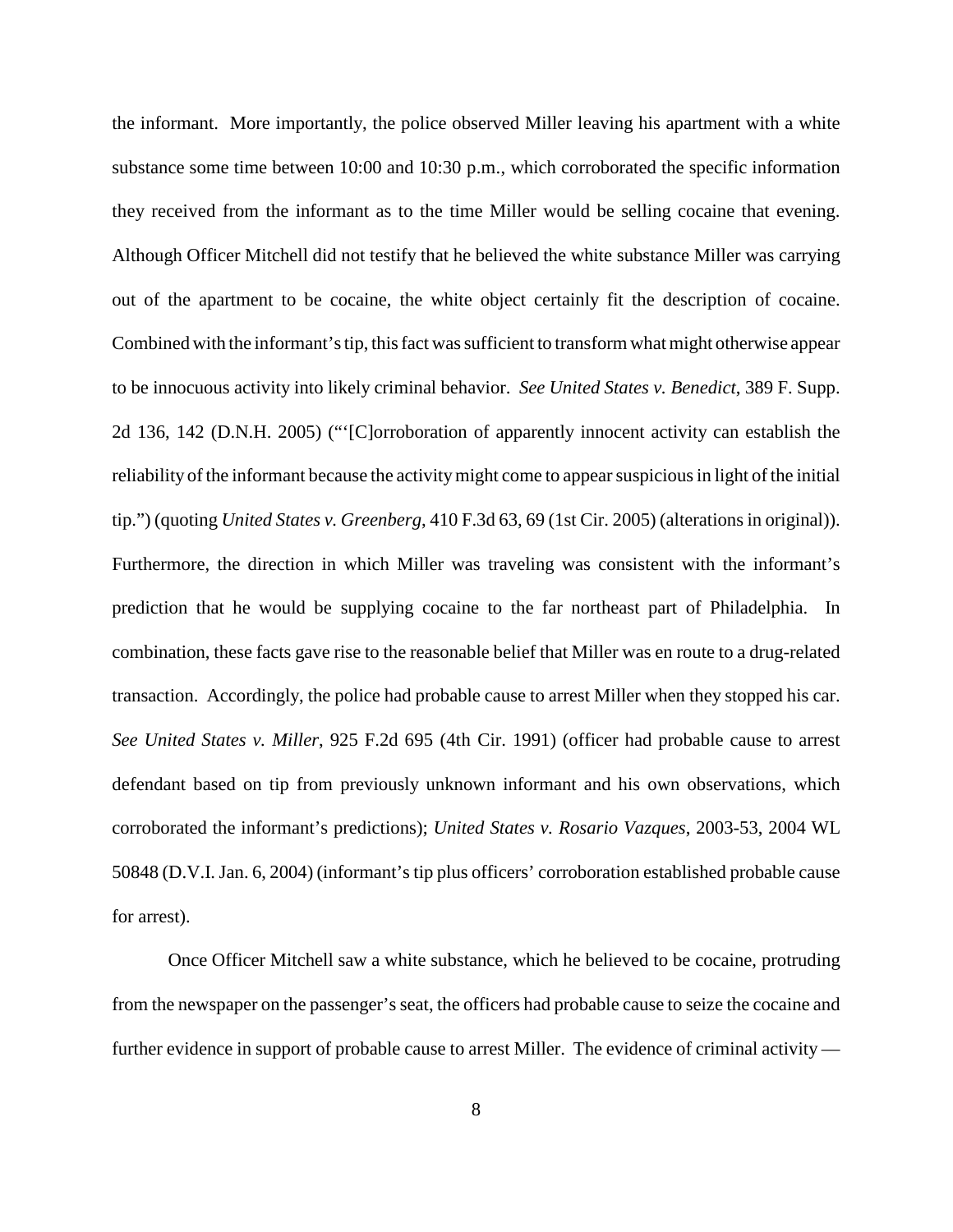the cocaine — was in plain view. *See United States v. Naylor*, Crim. A. No. 06-617, 2007 WL 1101282, at \*3 (E.D. Pa. Apr. 12, 2007) (officers "observations of marijuana and drug paraphernalia in the Chevy Lumina, which [defendant] had just operated minutes earlier, gave [the officer] probable cause to believe [defendant] had just committed a felony"); *see also United States v. Hensley*, 469 U.S. 221, 235-36 (1985) ("Having stopped [defendant], the Covington police were entitled to seize evidence revealed in plain view in the course of the lawful stop, [and] to arrest [defendant's] passenger when evidence discovered in plain view gave probable cause to believe the passenger had committed a crime."). Additionally, Miller's attempted flight provided furtherreason to believe a crime was being committed. *See United States v. Cruz*, 910 F.2d 1072, 1077 (3d Cir. 1990) ("Flight at the approach of law enforcement officers, when coupled with specific knowledge relating the suspect to evidence of a crime, is a proper factor to be considered in the decision to make an arrest.").

## **C. Search of Miller's apartment**

Miller argues that the cocaine found in Apartment 186 should be suppressed because the police first searched the residence without a warrant; Miller does not, however, attack the validity of the search warrant itself. Subject to a few well-delineated exceptions that do not apply here, warrantless searches are per se unreasonable. *United States v. Ross*, 456 U.S. 798, 824-25 (1982). Nevertheless, even assuming that the initial entry into Miller's apartment was illegal, there is no basis for suppression of the cocaine found there because all of the evidence Miller seeks to suppress was found later that night, pursuant to a valid warrant.

In *Segura v. United States*, 468 U.S. 796 (1984), the Supreme Court addressed the pertinent legal issues brought up here. In that case, the New York Drug Enforcement Task Force received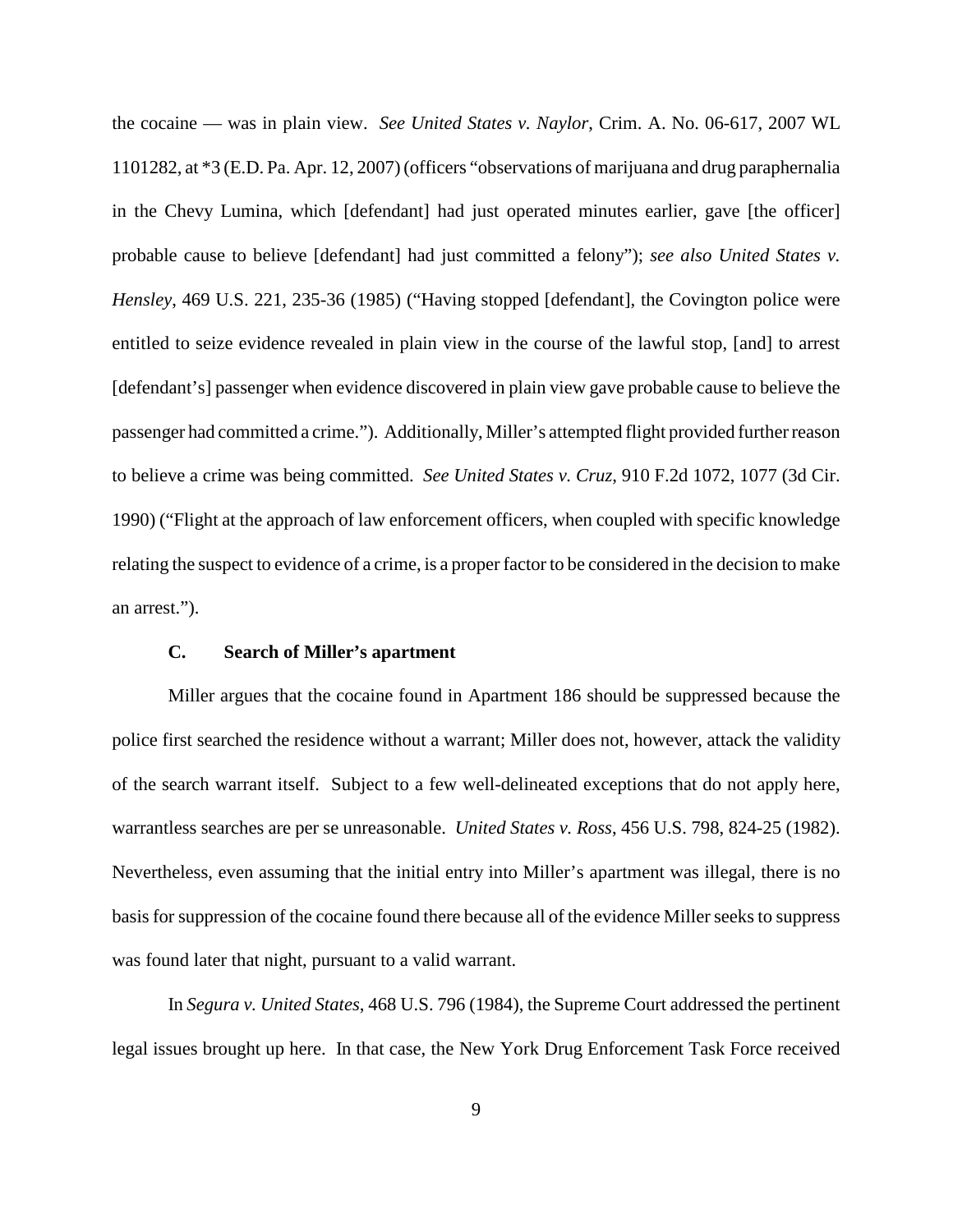information that the defendants, Andres Segura and Luz Marina Colon, were "probably" dealing cocaine out of their apartment. Accordingly, Task Force agents set up surveillance on the defendants. On two occasions, the agents observed Segura meeting with an individual named Enrique Rivudalla-Vidal. During one meeting, police observed Colon deliver a bulky package to Ester Parra, who had arrived with Rivudalla-Vidal but remained in the car. After the two left, police followed and stopped Rivudalla-Vidal and Parra and arrested them after Parra was found with cocaine. Rivudalla-Vidal opted to cooperate with police — he told them that he purchased the cocaine from Segura, confirmed that Colon delivered the cocaine, and informed police that Segura was supposed to call him later that day to see if Rivudalla-Vidal was able to sell the cocaine. Accordingly, the agents acquired an arrest warrant for Segura and Colon and applied for a warrant to search Segura's apartment.

Shortly after they applied for the search warrant, the agents proceeded to Segura and Colon's apartment to secure the premises and prevent the destruction of evidence. Segura was arrested when he entered the lobby of the apartment building. The agents took Segura to his apartment, knocked on the door, and entered the apartment after Colon appeared at the door. The agents did not request or receive permission to enter. The agents informed Colon and the other three individuals in the apartment that Segura had been arrested and that they were in the process of procuring a search warrant.

Next, the agents conducted "a limited security check of the apartment to ensure that no one else was there who might pose a threat to their safety or destroy evidence." *Id.* at 800-01. While performing thissecurity check, the agents came across drug paraphernalia in plain view, but did not disturb the evidence at that time. Nineteen hours later, a search warrant issued and was executed at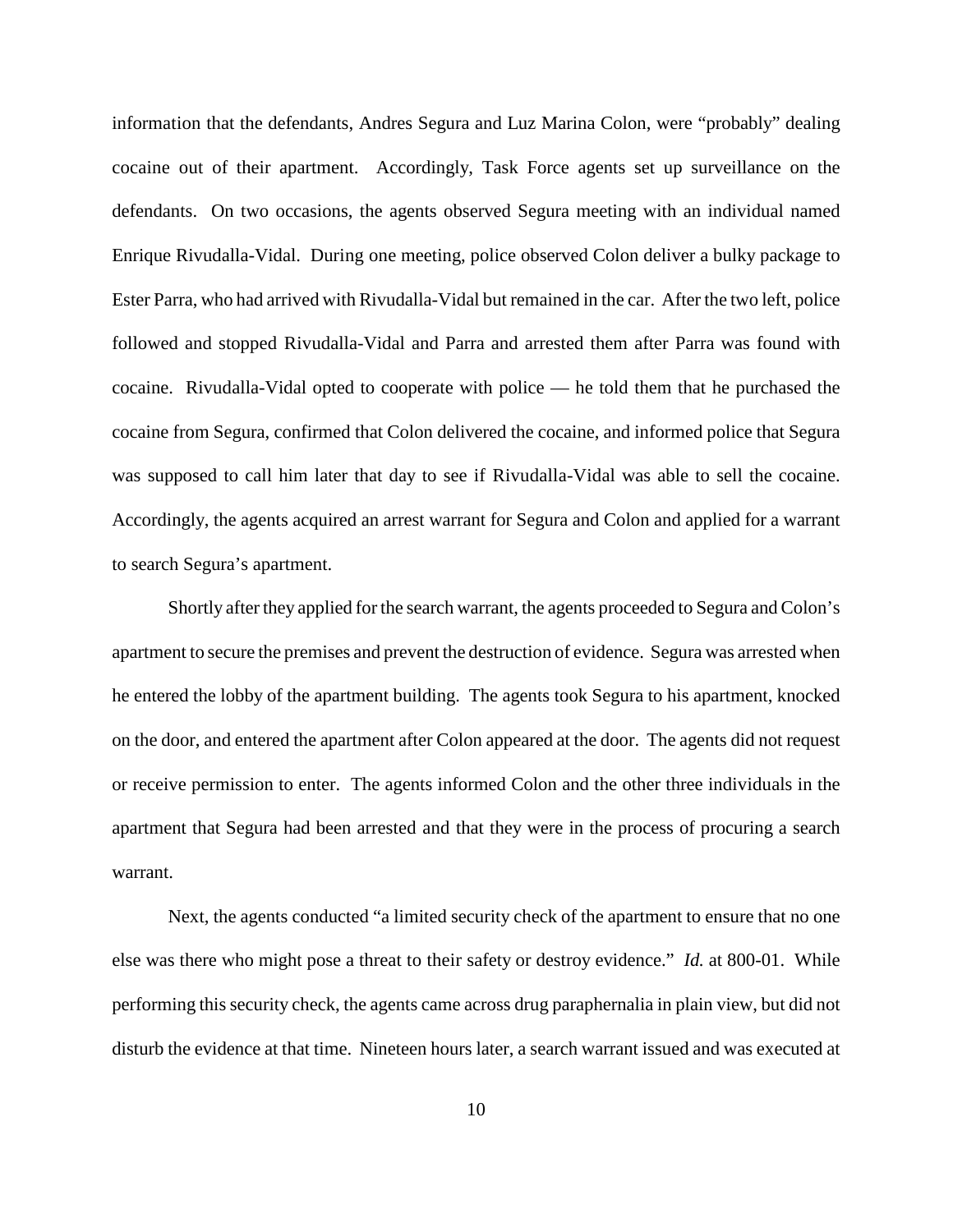defendants' apartment — the agents recovered pounds of cocaine, ammunition, large amounts of cash, and records of narcotics transactions. At that time, the agents also seized the paraphernalia previously observed.

The Court held that "securing a dwelling, on the basis of probable cause, to prevent the destruction or removal of evidence while a search warrant is being sought is not itself an unreasonable seizure of either the dwelling or its contents." *Id.* at 798. Additionally, the Court held that the evidence discovered during the subsequent search of the apartment need not be suppressed "because the warrant and the information on which it was based were unrelated to the entry and therefore constituted an independent source for the evidence." *Id.* at 799.

Here, the police did not search Miller's residence prior to receiving the search warrant. Instead, they secured the apartment — an area in which they had probable cause to believe Miller kept fruits of his drug-related activities — to prevent the destruction of evidence while they waited for a warrant to issue. The cocaine and other items found by the police that night were neither discovered nor seized when the police secured the apartment. Nor did the police recover any information during the initial entry that they used to procure the search warrant. Accordingly, there is no evidence to suppress that resulted from the officer's illegal entry. Instead, all of the evidence Miller seeks to suppress was recovered in a lawful search of the premises pursuant to the valid search warrant obtained by police later that evening. Thus, that evidence was independently and legally obtained when the police effectuated the search warrant and should not be suppressed. *See United States v. Herrold*, 962 F.2d 1131, 1140 (3d Cir. 1992) ("[U]nder the independent source doctrine, evidence that was *in fact* discovered lawfully, and not as a direct or indirect result of illegal activity, is admissible.").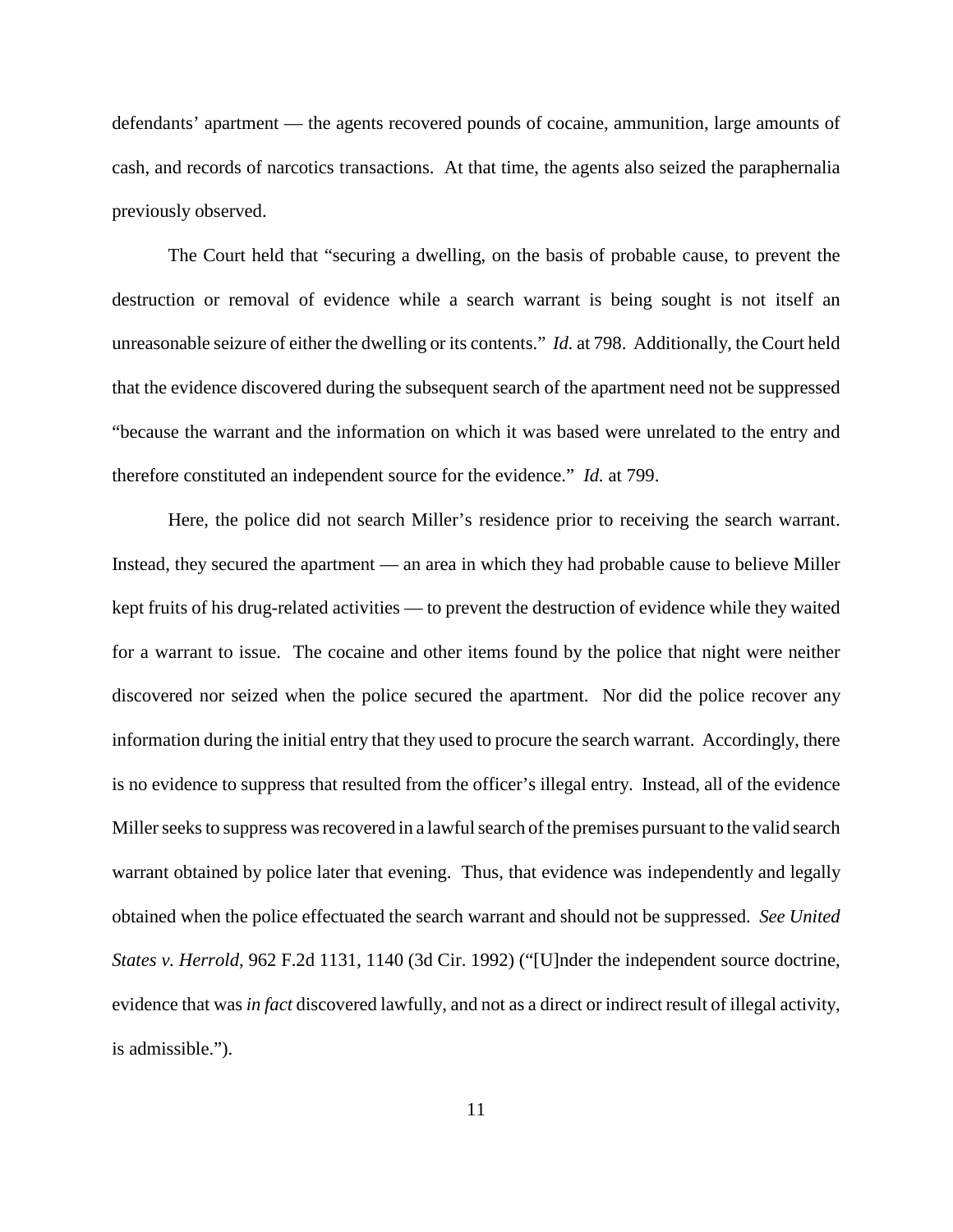# **III. CONCLUSION**

For the above reasons, Miller's motion to suppress the cocaine recovered from his car and his apartment is denied. An appropriate Order follows.